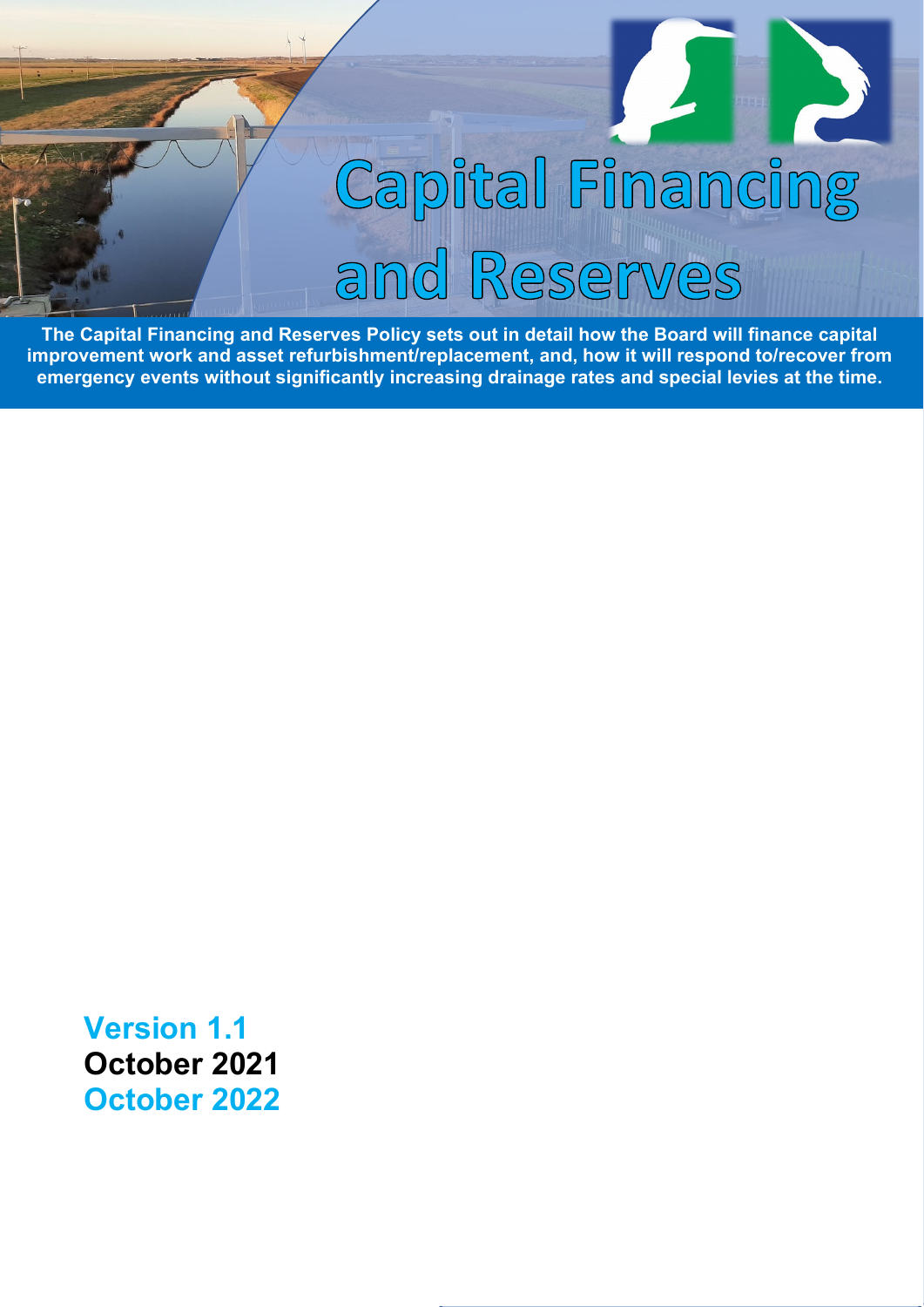#### **Contents**

| 3. Capital Financing: Spreading the capital cost of new, improved and refurbished Fixed Assets  5 |  |
|---------------------------------------------------------------------------------------------------|--|
|                                                                                                   |  |
|                                                                                                   |  |
|                                                                                                   |  |
|                                                                                                   |  |
|                                                                                                   |  |
|                                                                                                   |  |
|                                                                                                   |  |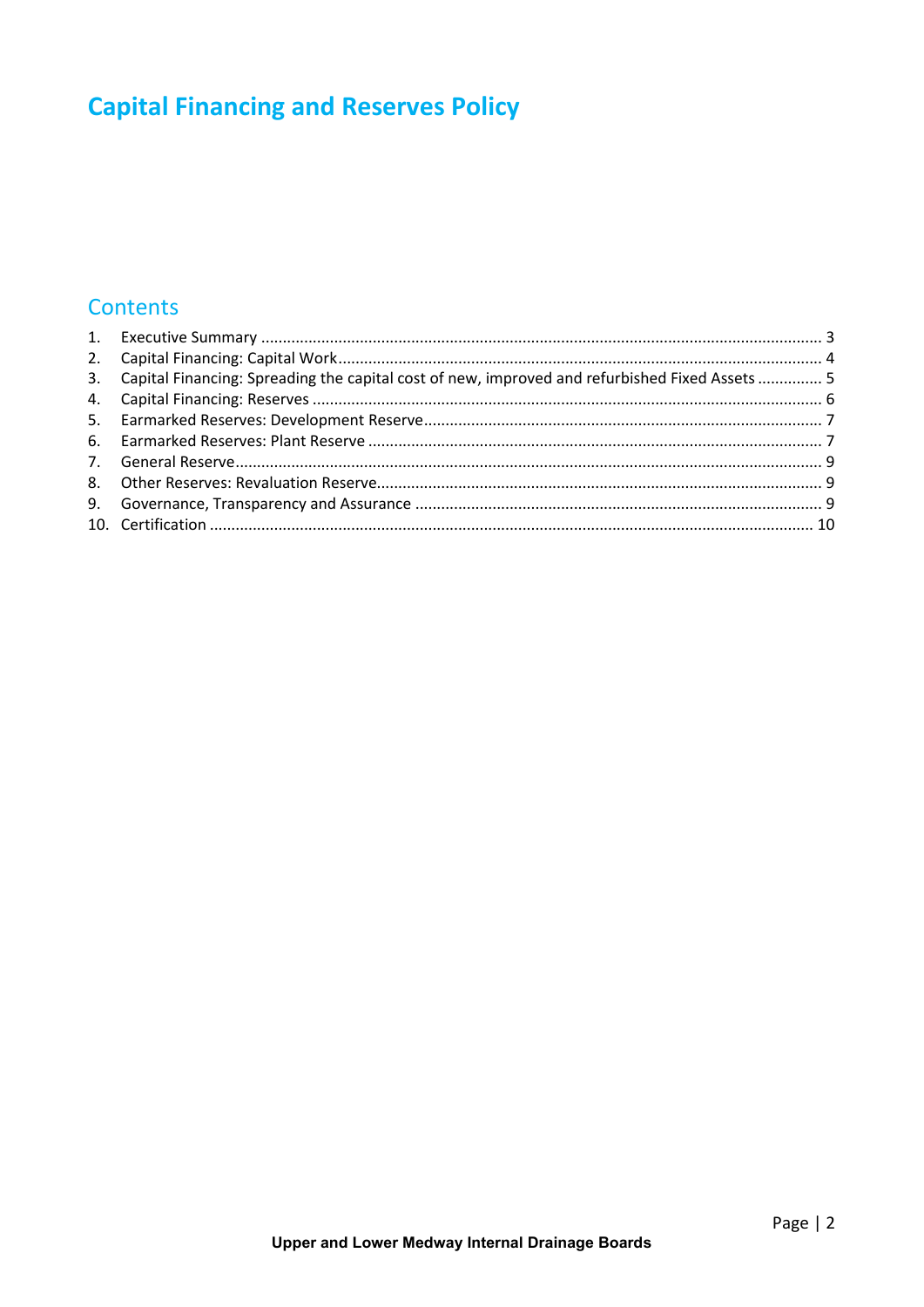#### <span id="page-2-0"></span>**1. Executive Summary**

- 1.1 The Board's Reserves are inadequate to fund capital improvement work and asset replacement/refurbishment by themselves. Other sources of funding will therefore be needed, access to which cannot be guaranteed.
- 1.2 Capital improvement work and asset replacement/refurbishment will be financed from a combination of public works loans (subject to a number of conditions), flood defence grant in aid, third party contributions from partners and/or other beneficiaries, the Board's Reserves and from today's ratepayer by way of drainage rates and special levies.
- 1.3 The Board will seek to collect surface water development contributions and commuted sums from developers and will aim to build up a Development Reserve (net of the expenditure incurred in collecting this income and regulating development) to part fund future improvement work.
- 1.4 The Board will aim to capitalise and depreciate new and refurbished assets, to spread the cost of capital expenditure over their estimated useful economic life, so as not to over burden today's ratepayer with the full capital cost, when economic benefits will clearly extend into the future.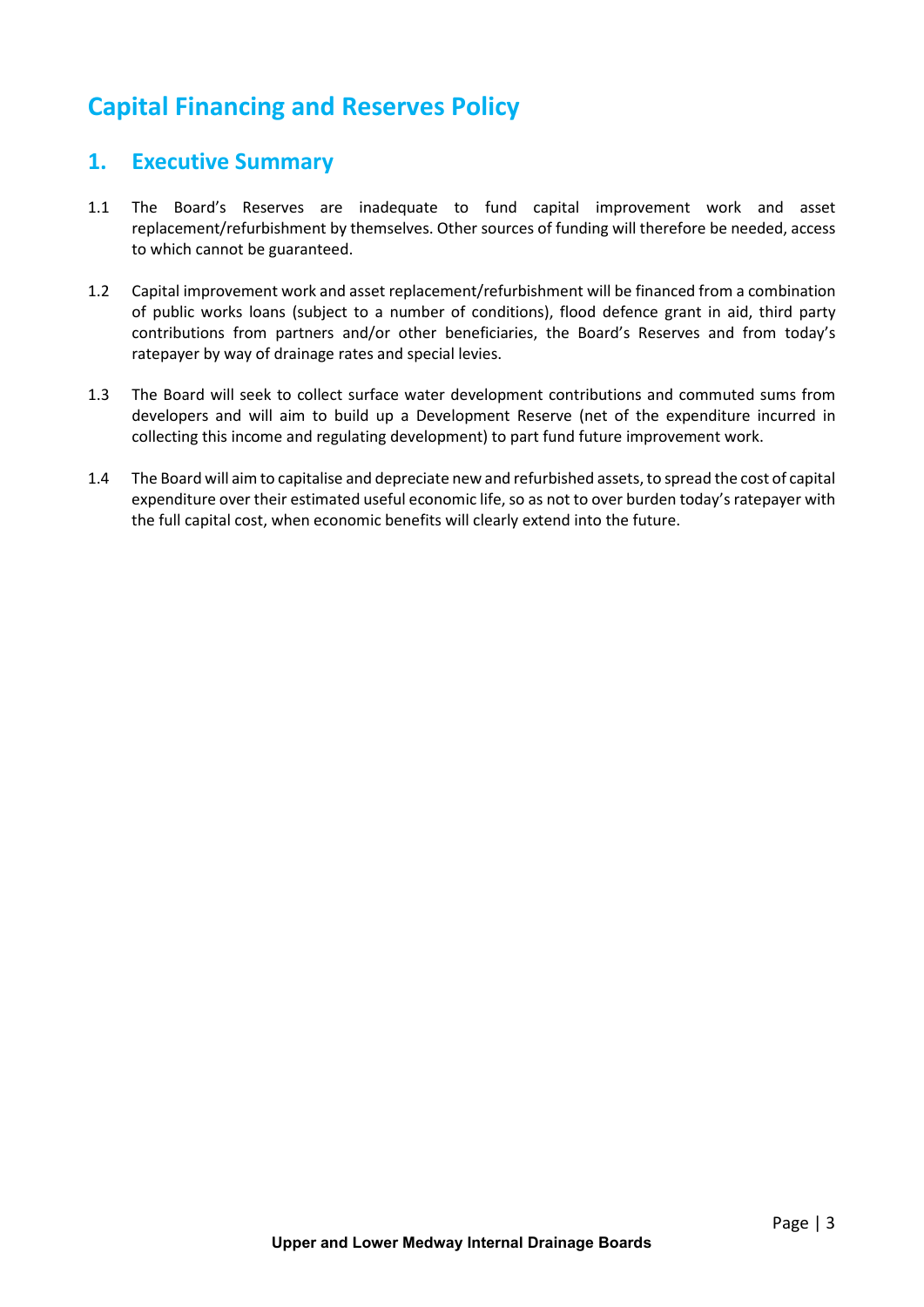### <span id="page-3-0"></span>**2. Capital Financing: Capital Work**

- 2.1 Capital work may be required to increase or sustain the productive capacity of agricultural land and to cope with the additional surface water that arises from the development of land over time, the costs of which are likely to be significant and can run over a number of financial years. Climate change is another important driver, which may lead to the need for improvement work. Capital work may also be required to deliver environmental improvements that have usually been brought about by the introduction of new legislation and/or regulation. Capital work may include the creation of additional on-line and off-line storage or increasing pumping capacity e.g. widening and/or deepening watercourses and building flood storage areas or building new and/or improving/refurbishing existing pumping stations.
- 2.2 Today the demand for capital improvement work is largely driven by development, new environmental legislation/regulation and from deficiencies that will no doubt be identified in the Board's system from the catchment modelling programme we aspire to undertake in future. Hence it is important that developers contribute towards the cost ofthis work and pre-fund any additional maintenance liabilities arising therefrom. New burdens that arise from a change in the law must also be fully funded from flood defence grant in aid and/or other grants. This will reduce the impact on drainage ratepayers and constituent billing authorities, in terms of the drainage rates and special levies that are required today and in future.
- 2.3 Typically, much development will take place in a catchment before any capital improvement work is actually required. Hence it is important to collect a fair contribution from each developer up front, so that the work can be paid for in part when it is ultimately needed. The Board will therefore charge developers a rate per impermeable hectare for increasing the flow or volume of water into any of its drainage/flood risk management infrastructure (a surface water development contribution), unless the cost of taking the additional flows is greater. In these circumstances the Board will charge developers the full cost of carrying out improvement works to specifically cater for the additional flows arising from the development. Thissurface water development contribution/impermeable hectare will be reviewed by the Board periodically.
- 2.4 Where SuDS are used as an alternative to directly discharging surface water into the drainage network at an un-attenuated rate (now the preferred option), the Board will seek a commuted sum from the developer if it decides to take on the future maintenance liability, and, may also charge a surface water development contribution if the volume/rate of water entering the network is greater as a result of the development.
- 2.5 The Board will always apply for flood defence grant in aid when economic to do so (both individually and jointly with other Risk Management Authorities, when appropriate) and seek third party contributions from its partners and/or other beneficiaries, to help fund capital improvement work and asset replacement/refurbishment. All grant applications must be approved by the Environment Agency's Area Flood Risk Manager, Project Appraisal Board or Large Projects Review Group (depending on the estimated cost of the project) to access flood defence grant in aid.
- 2.6 Drainage ratepayers and constituent billing authorities will aim to collectively contribute as much as possible each year towards the cost of the Board's capital improvement programme, when such a programme has been developed.
- 2.7 At some point in the future if/when the Board has built up sufficient headroom in its budget, drainage ratepayers and constituent billing authorities may also decide to collectively fund an annual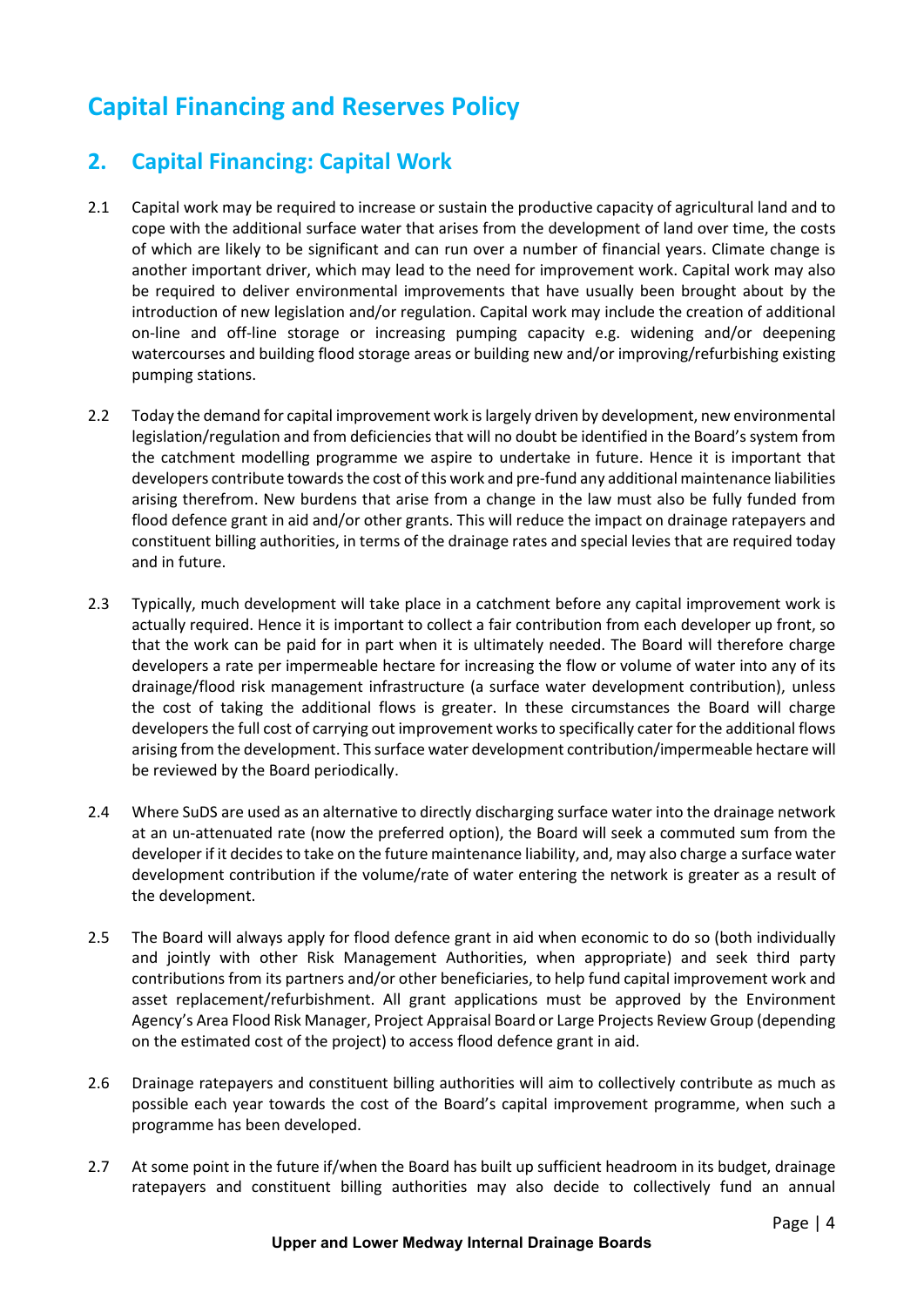refurbishment provision as part of the rates and levies, which will provide for the future replacement/refurbishment of the key components within existing structures (see section 6 below).

- 2.8 The Board will consider applying to the Public Works Loan Board for a loan to fund or part fund capital work when the following conditions are met:
- 2.8.1 When the scheme will deliver a multitude of socio-economic benefits to a number of beneficiaries and a positive cost/benefit ratio arises, and
- 2.8.2 The economic benefits of the scheme and the asset(s) arising therefrom are expected to extend well into the future for at least the term of the loan, and
- 2.8.3 There is insufficient flood defence grant in aid or third-party contributions from partners and/or other beneficiaries available and there are insufficient Reserves held internally for that purpose, to collectively fully fund the work, and
- 2.8.4 When permission to borrow money for this purpose has been given by the Secretary of State, as required by section 55(3) of the Land Drainage Act 1991, and
- 2.8.5 When the Board have approved the scheme in the usual manner and there is sufficient headroom in the budget to service the loan, so as not to pass on unreasonable increases in drainage rates and special levies.
- 2.9 For example, the Board may decide to apply for a public works loan where capital improvement work is considered necessary prior to any substantive development having taken place in a catchment and there are insufficient funds in reserve and no flood defence grant in aid is available to pay for the improvement work. The scheme cost may, subject to the aforementioned conditions, be financed from a public works loan, with the expectation that this loan will be re-paid from net development contributions and commuted sums (either received from developers directly or possibly via Community Infrastructure Levy), as and when the land benefiting is developed.
- 2.10 The ability to access most sources of funding will therefore depend on the agreement of others. Hence the importance of maintaining adequate Reserves and of depreciating new, improved and refurbished assets over their estimated economic useful lives, so that the capital cost and the associated benefits are spread fairly over today's and tomorrow's ratepayer.

## <span id="page-4-0"></span>**3. Capital Financing: Spreading the capital cost of new, improved and refurbished Fixed Assets**

- 3.1 Where new pumping stations, first and second line sluices, water level control structures or other assets are created as part of any capital improvement scheme, the cost of creating these assets (net of any flood defence grant in aid or third party contributions) will be capitalised and depreciated thereafter in accordance with the Board's Financial Regulations and depreciation policy. These assets will be recorded in the Board's Register of Drainage Infrastructure and in the Fixed Assets Register.
- 3.2 Where a public works loan is used to finance or part finance improvement work the estimated economic useful life of the asset(s) arising therefrom will determine the maximum period over which the loan is to be repaid and the annual depreciation charge will be no less than the annual loan repayments.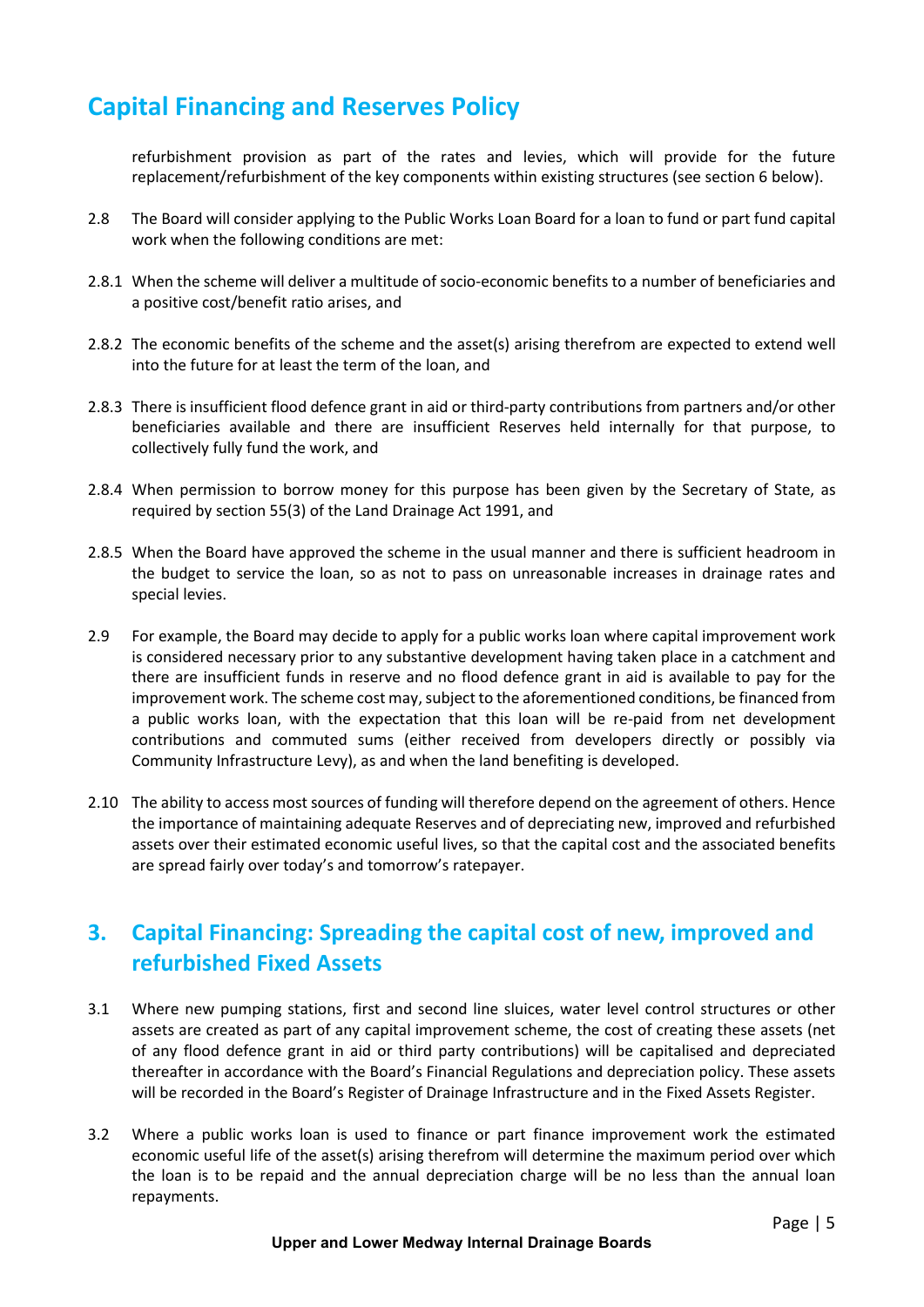- 3.3 Where the historic costs of existing structures that are owned and recorded in the Board's Register of Drainage Infrastructure are unknown and have not previously been capitalised, each asset will be valued and recorded in the Fixed Assets Register, in accordance with proper practices for smaller authorities set out in the Practitioners' Guide for Smaller Authorities. It is recognised that this is a departure from Generally Accepted Accounting Practice (UK GAAP).
- 3.4 When existing structures are substantially refurbished or replaced the cost (net of any flood defence grant in aid and third party contributions from partners and/or other beneficiaries, which may be available at the time) will be capitalised and depreciated thereafter in accordance with the Board's Financial Regulations and depreciation policy, subject always to there being sufficient headroom in the budget.
- 3.5 The cost of purchasing mobile plant will be capitalised and depreciated in accordance with the Board's Financial Regulations and depreciation policy.
- 3.6 Net profits on disposal of fixed and mobile plant may be transferred to a Plant Reserve at the end of every financial year as and when they arise, in accordance with the Board's Financial Regulations.

#### <span id="page-5-0"></span>**4. Capital Financing: Reserves**

- 4.1 The Board should have adequate Reserves to protect drainage ratepayers and constituent billing authorities from significant increases in drainage rates and special levies that would otherwise be needed to fund or part fund future capital work, mobile plant procurement and when responding to/recovering from emergency events.
- 4.2 It is important that the Board is able to fund or part fund this type of work when it is needed without having to either pass on significant increases in drainage rates and special levies to drainage ratepayers and constituent billing authorities at the time, or leave a legacy of crippling debt for future generations to cope with. However it is equally important that the Board does not build up unacceptably high levels of Reserve to part fund capital expenditure that may not be needed imminently, at a time when significant cuts are being made to other public services and when the real value of reserves is being eroded by low interest rates and high inflation.
- 4.3 A balance therefore needs to be achieved when determining an appropriate level of Reserves: between being sufficiently robust financially and therefore able to fund or part fund future capital work and mobile plant procurement when it is needed without significantly increasing drainage rates and special levies at the time, and, taking on too much long term debt in an attempt to minimise what has previously been collected from drainage rate and council tax payers, in terms of Reserves.
- 4.4 Earmarked Reserves are held (or ring-fenced) for a specific purpose, which form a critical part of the capital financing strategy (for example, a Development Reserve and Plant Reserve). When the Board was constituted it started with nothing and had no Earmarked Reserves and no General Reserve. The Board now has earmarked reserves and a General Reserve to which the minimum balance applies.
- 4.5 The Board also has a Revaluation Reserve which records surpluses arising from the revaluation of fixed assets on the balance sheet.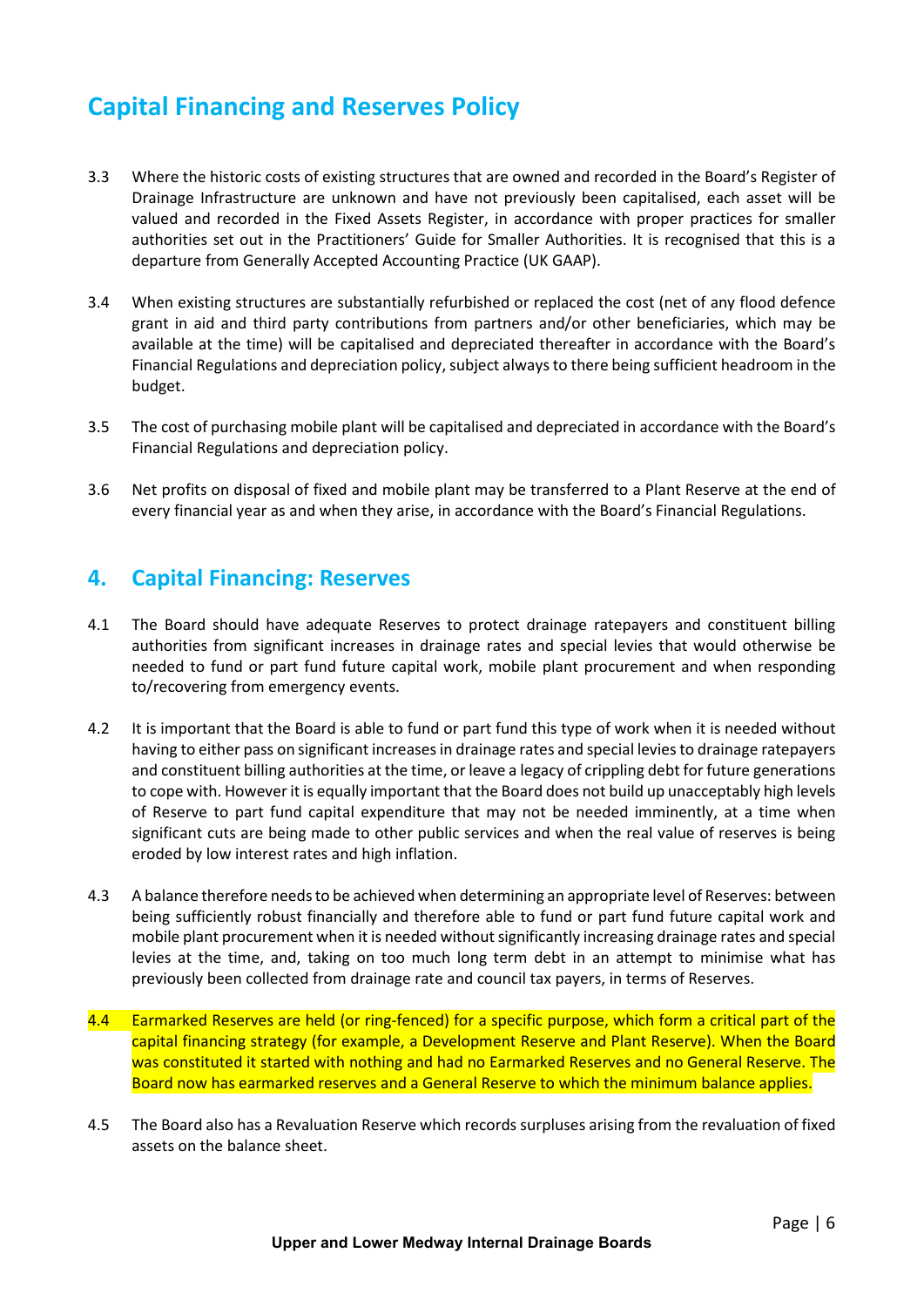4.6 As a minimum, the Board's Reserves should not fall below one year's expenditure (net of grant), as set out in ADA's Guide to Good Governance. The Board reserves the right to alter this amount annually as it deems necessary according to the level of risk associated with each Board. Each Reserve is now considered in turn.

#### <span id="page-6-0"></span>**5. Earmarked Reserves: Development Reserve**

- 5.1 Surface water development contributions and commuted sums that have been received from developers, net of the expenditure incurred in collecting this income and regulating development, are usually held in a Development Reserve and can then be used to fund or part fund future capital improvement work and any additional maintenance liabilities that the Board may agree to take on arising from such developments.
- 5.2 These sums are treated as revenue income and, as such, must be shown on the face of the Income and Expenditure Account. At the end of every financial year the Board will review the adequacy of its Development Reserve and consider transferring any operating surpluses from the General Reserve to the Development Reserve, should there be any.
- 5.3 Commuted sums are also recorded in the Commuted Obligations Register because the receipt of this income places a duty on the Board to maintain the respective infrastructure assets in perpetuity, which is distinctly different from maintaining adopted infrastructure using permissive statutory powers. Hence it is important that the Board is able to identify these obligations today and in future.
- 5.4 Where the wearing components within existing structures are improved the cost of improvement can also be part funded from a Plant Reserve in addition to replacement/refurbishment (see section 6 below) if/when the Board has sufficient headroom to create such a Reserve.
- 5.5 It would be unreasonable to expect developers today to pre-fund the full cost of improvement works that are driven by development, when these improvements are also planned to cope with the additional surface water arising from future development and to deliver environmental enhancement and a degree of climate change proofing.
- 5.6 No development contributions (net of collection costs) were collected by either Board at the time of this document's creation.

#### <span id="page-6-1"></span>**6. Earmarked Reserves: Plant Reserve**

6.1 When existing structures are refurbished or partially refurbished, be they pumping stations, first/second line sluices or other water level control structures, the cost is likely to be significant. Hence the importance of having a Plant Reserve, which is primarily used to pay for the refurbishment or partial refurbishment of the wearing components within existing structures (net of any capital flood defence grant in aid and third party contributions from partners and/or other beneficiaries, which may be available at the time) to reduce the impact on drainage rates and special levies when relatively large sums are required to fund this work. Specifically, this Reserve should be able to fund the refurbishment/replacement or improvement of the following components:

Pumping Stations: Pumps, Switchgear, Telemetry, Weed screen Cleaners, Fencing and Hand railing.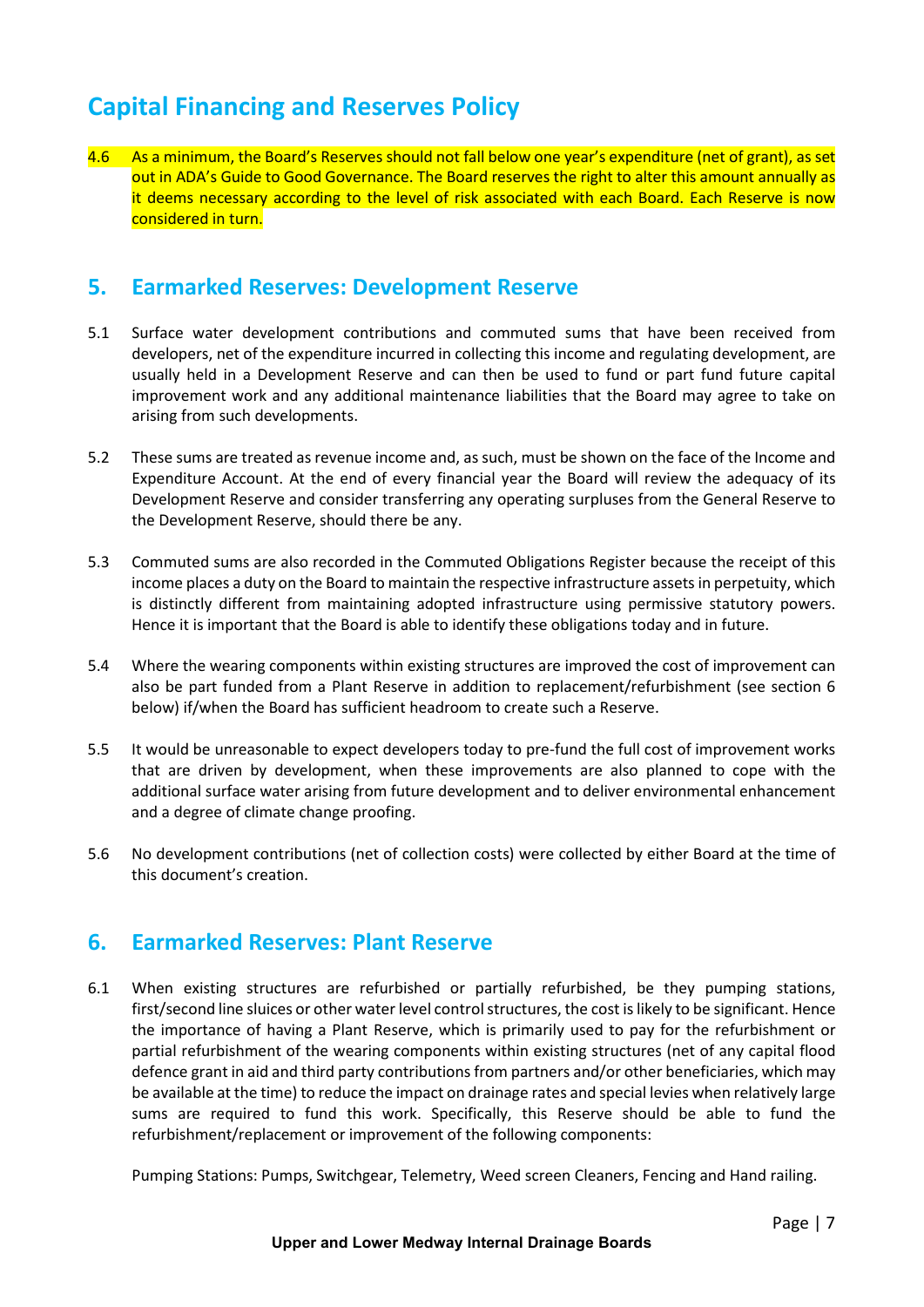First Line Tidal Sluices: Sluice Doors/Flap Valves, Switchgear, Telemetry, Fresh Water Sluice Doors, Steel Work Super Structures, Fencing and Hand railing.

Second Line Sluices: Sluice Doors, Flap Valves/Penstocks, and Hand railing.

Water Level Control Structures: Sluice Doors, Flap Valves/Penstocks, and Hand railing.

This Reserve is not intended to fund the refurbishment/replacement of the following components that wear out less frequently. Reliance will therefore be placed on securing flood defence grant in aid and/or public works loans at the time (subject to meeting the aforementioned conditions):

Pumping Stations: Online Structures and Buildings.

First Line Tidal Sluices: Piling, Buildings, Online Inlet Structures, Online Outfall Structures, Box Culvert Pipes or Insitu Concrete.

Second Line Sluices: Piling, Online Inlet Structures, Online Outfall Structures, Box Culvert Pipes or Insitu Concrete.

Water Level Control Structures: Piling, Online Inlet Structures, Online Outfall Structures, Box Culvert Pipes or Insitu Concrete.

- 6.2 The Plant Reserve is usually financed from an annual refurbishment provision which is charged to drainage ratepayers and constituent billing authorities every year, as part of the drainage rates and special levies calculation. Operating surpluses are then transferred from the General Reserve to the Plant Reserve at the end of the financial year. Both Boards are currently making allowances for this under depreciation reserves although this does not include provision for re-adoption of water control structures. This position will be reviewed annually.
- 6.3 If/when the Board is ever able to create such a Reserve its adequacy and the annual refurbishment provision will be reviewed at the end of every financial year by profiling the refurbishment work of the wearing components noted above that are required for each structure over their remaining economic useful life and estimating the likely cost of doing this work at the time, using present day values. From this we will then estimate the present day refurbishment requirement of the wearing components for each structure, together with the cumulative and annual refurbishment requirement for each structure. We can then establish the amount the Board should hold in Reserve (the cumulative refurbishment requirement) and compare this to the provision which is actually held in the Plant Reserve at the end of the financial year. The two figures should be similar, and the adequacy of this Reserve is expressed as a proportion of the cumulative refurbishment requirement. This position should be monitored annually.
- 6.4 There is always going to be a difference (or deficit) between what is held in reserve and the present day total estimated refurbishment requirement, as it would be both unrealistic and unreasonable to expect the Board to hold all of the funds required to refurbish the wearing components within existing structures in reserve. This is because these assets will not all need refurbishing at the same time and the economic benefits of asset refurbishment will usually extend well into the future, so the cost should therefore be capitalised and depreciated over the asset's estimated economic useful life. Significant asset refurbishment will also usually include a degree of improvement, which should be more likely to attract flood defence grant in aid and other funding.
- 6.5 This Reserve currently is being rebuilt after purchase of new tractors, mowers and trucks through 2019/20. Currently there is no demand for WLCS provision. This is to be reviewed.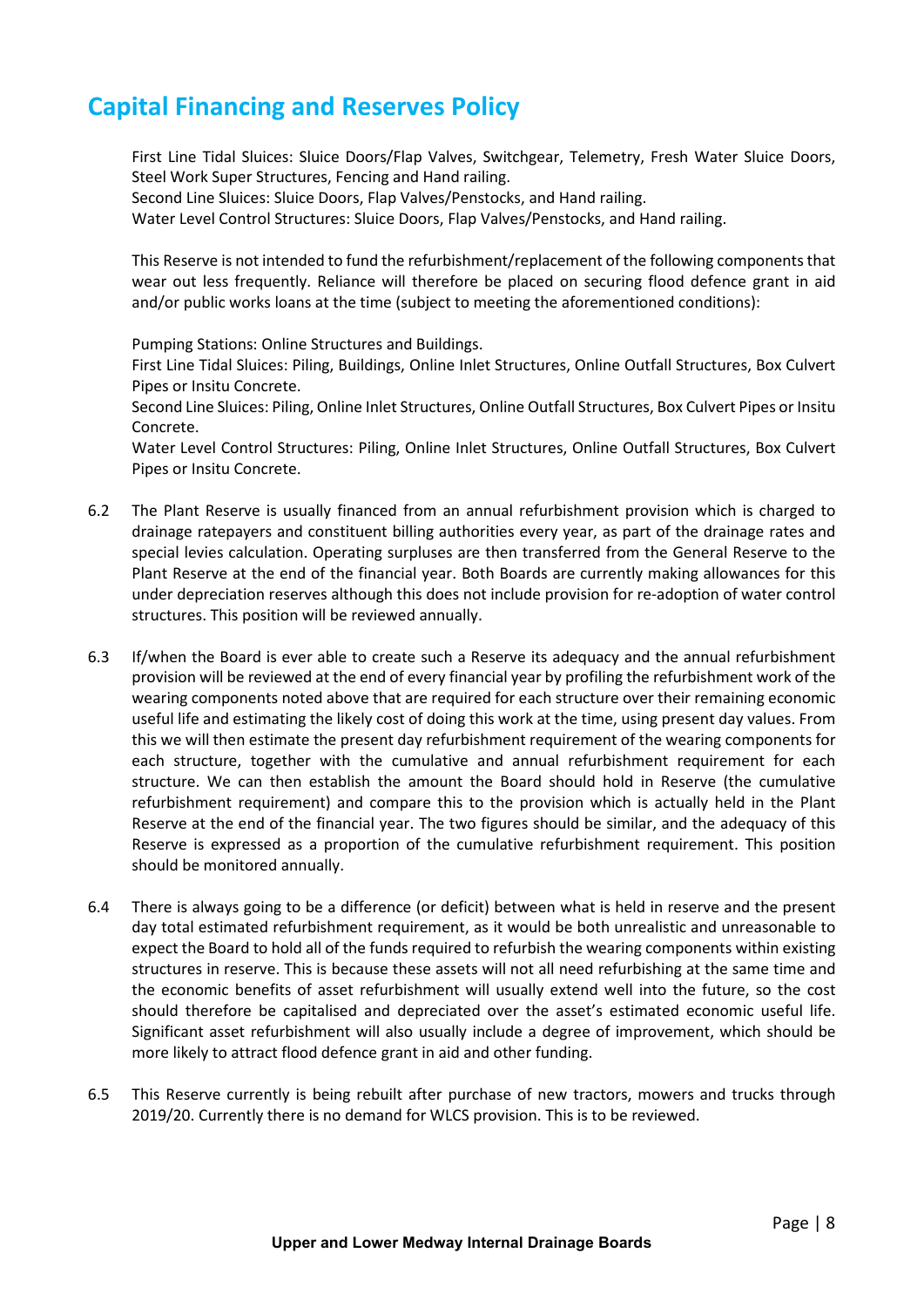#### <span id="page-8-0"></span>**7. General Reserve**

- 7.1 Responding to and recovering from emergency events can be very expensive and it is important that the Board has the means to fulfil its role as a de-facto 'Category 2 Responder' in emergency situations and is able to promptly instigate recovery/reinstatement work to its own infrastructure following an event.
- 7.2 The extent of the Board's role and how it will respond in an emergency is set out in the Emergency Plan. Such responses and recovery operations will be financed or part financed from the General Reserve, however it is envisaged that national funding will be provided to assist in the recovery phase following any significant emergency event, but there are no guarantees.
- 7.3 As a general rule of thumb an IDBs level of General Reserve should aim to be no less than 20% of net expenditure to finance responding to/recovering from emergencies, resolving legacy issues which may emerge from time to time when appropriate and addressing any contingent liabilities. The Board should therefore aim to build a General Reserve over the next 10 years.
- 7.4 If national funding is not provided to assist in the recovery phase following a significant emergency event, the Board may need to consider taking out a public works loan to fund the reinstatement work. If this situation ever arises the Board will apply for consent from the Secretary of State at the time to borrow the money to fund this work, as required by section 55(3) of the Land Drainage Act 1991.
- 7.5 The General Reserve of both Boards is as follows as of November 2021:
	- UMIDB £350,000 agreed deviation from ADA recommendation as decided by the Board at the meeting of November 2021
	- LMIDB £1,600,000 agreed one year reserve in line with ADA recommendation as decided by the Board at the meeting of November 2021

#### <span id="page-8-1"></span>**8. Other Reserves: Revaluation Reserve**

- 8.1 The purpose of this Reserve is to record surpluses arising from the revaluation of fixed assets on the balance sheet.
- 8.2 The Lower Medway Internal Drainage Board manages 4 pumping stations, and these have been valued in the manner set out in the Practitioners' Guide for Smaller Authorities 2017.
- 8.3 These assets have been included in the Fixed Assets Register with a nominal value of one pound (£1) each, as a proxy for the zero cost.
- 8.4 It is recognised that this is a departure from Generally Accepted Accounting Practice (UK GAAP), but is in accordance with proper practices for smaller authorities as set out in the Practitioners' Guide for Smaller Authorities 2017.

#### <span id="page-8-2"></span>**9. Governance, Transparency and Assurance**